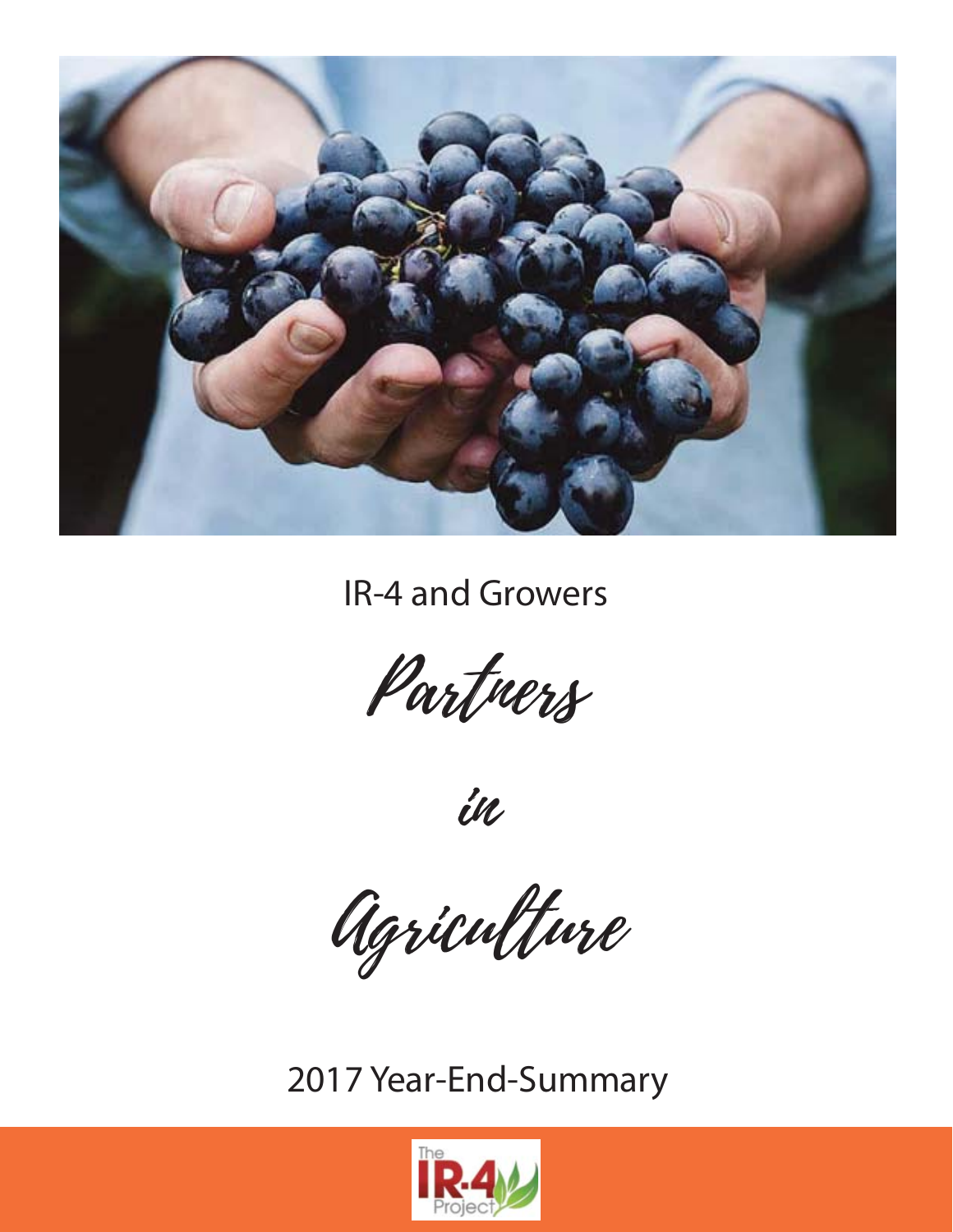Dear IR-4 Friends and Family,

With great pleasure, I present to you the 2017 IR-4 Year End Summary (YES) highlighting our collective accomplishments and acknowledging our challenges. Once again, there are many positive stories to share from IR-4 2017 deliverables to the specialty crop community. We continue to make a substantial difference for our stakeholders, providing them with the modern tools needed to manage pests on their high value crops.

The theme of this year's YES is "Partners in Agriculture". In 2017, IR-4 partnerships led to the registration of over 530 new uses on food crops and registered 2 new ornamental horticulture products impacting more than 800 crop uses. IR-4's Biopesticide  $\&$  Organic Support Program has supported the facilitation of EPA approval of new uses on 9 crops with 3 active ingredients. These accomplishments have occurred with the support from our many partners that include the farmers/growers who request and need the tools to



protect their crops, the public sector research/extension network that assists in priority setting, data development and regulatory stewardship activities, the U.S. Environmental Protection Agency, the primary evaluator of IR-4 submissions, and the crop protection industry that provides IR-4 access to their technology. Many partners, successfully working together to accomplish one important goal.

Unfortunately, in 2017, IR-4 had to suspend its activities in the development of new tools to manage mosquitoes, ticks, and other arthropod pests that transmit disease to humans and animals, due to loss of funding. The IR-4 Public Health Pesticide Program was an important partner with the US Department of Defense and USDA in its effort to protect deployed forces from malaria, dengue fever, Zika virus, and other diseases transmitted by insects. Over the ten-year tenure of this program, there were significant accomplishments. The most recent and final deliverable before the program was suspended involved IR-4

submitting a data package to EPA supporting a new registration authorizing the use of an insecticide to disinfect aircraft of mosquitoes to prevent the spread of the Zika virus. IR-4 thanks our partners for supporting this program.

IR-4 and the specialty crop community have been Partners in Agriculture for over 54 years, and together, we have contributed to greater availability of healthy foods and beautiful plants that enhance the environment. The farmer/grower partners know the value of IR-4 in having safe and effective crop protection technology available.

To better ascertain the economic value of IR-4, Michigan State University's Center for Economic Analysis recently updated an economic analysis of IR-4 and concluded that, "IR-4's Partnership with Agriculture contributes to 95,261 jobs with total labor income of \$5.6 billion and annual contributions to gross domestic product totaling about \$9.4 billion."

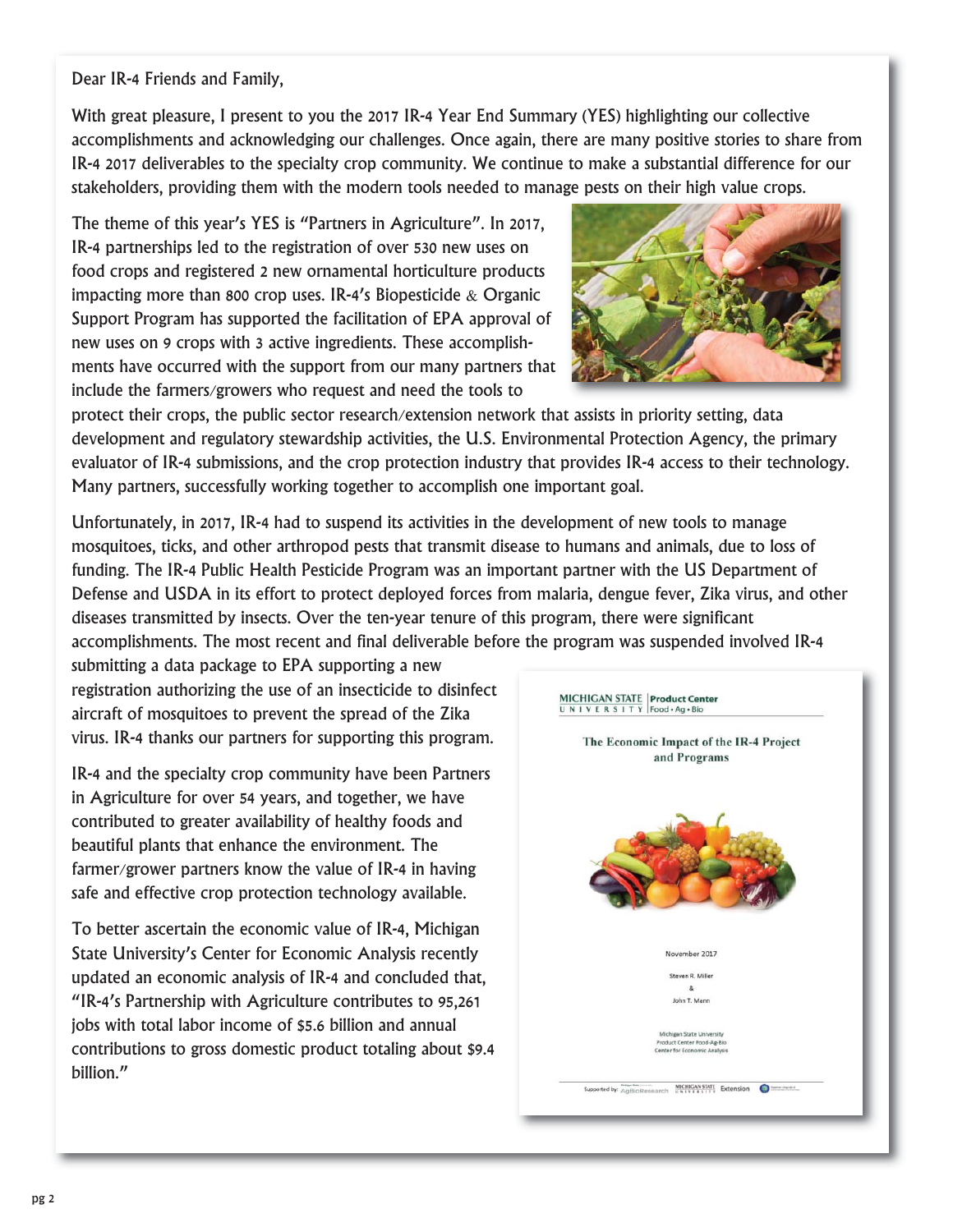IR-4 continues to face many internal and external challenges, including uncertainty within the crop protection industry (due to mergers of key partners) a decade of flat federal funding, increased costs of operations, potential implementation of University service fees, and aging research equipment. I am very fortunate to have excellent partners including the IR-4 Project Management Committee, the staff at IR-4 Headquarters and Regions, and IR-4 Commodity Liaison Committee to work on these and other critical issues. We remain committed to a positive and proactive approach to ensure that IR-4 has capacity to meet the current and future needs of our partners.

Access to international markets remains a priority for the specialty crop community. IR-4 continues to partner and assist in various aspects to remove barriers to trade and to support harmonization. In April, the Codex Committee of Pesticide Residues approved an IR-4 proposal to update the international crop groups for many of the vegetables and cereal grains. This concept of using representative crops to support all of the related crops within a crop group is efficient in both time and money. In October, IR-4 was co-host with USDA-Foreign Agriculture Service and Agriculture and Ag-Food Canada for the 3rd Global Minor Use Summit. The goal of the Summit was to continue the progress with international partners in finding harmonization strategies for specialty crops and minor use programs. Another highlight of IR-4 international activities was the December recognition by seventeen senior government officials who signed a joint statement acknowledging the productive work of the Standards and Trade Development Facility (STDF). STDF provided the funding for IR-4, in partnership with the USDA-FAS, to manage and coordinate opportunities for building knowledge and capacity for developing countries in the area of pesticide maximum residue levels (MRLs).

IR-4 is proud to be an essential partner in providing pest management tools for growers to produce high quality vegetables, fruits, nuts, herbs, nursery crops, flowers, and other horticulture crops. These tools enable growers to provide quality food that is an important component of a healthy diet, and plants that enhance landscapes. It is IR-4's aim that the specialty crop industry be profitable, able to sustain farming and other components of the food chain, and provide consumers with affordable specialty crops throughout the year.

All the best —Jerry

The IR-4 Project is a life saver for our vegetable farm. We raise 15 different minor crops on 3 types of soils which means we need many different crop protection chemicals to control our pests. IR-4 provides the chemical companies with the information they need in order for them to register their products for our crops. Without IR-4 I do not know how we could farm! — Bruce Buurma, Buurma Farms

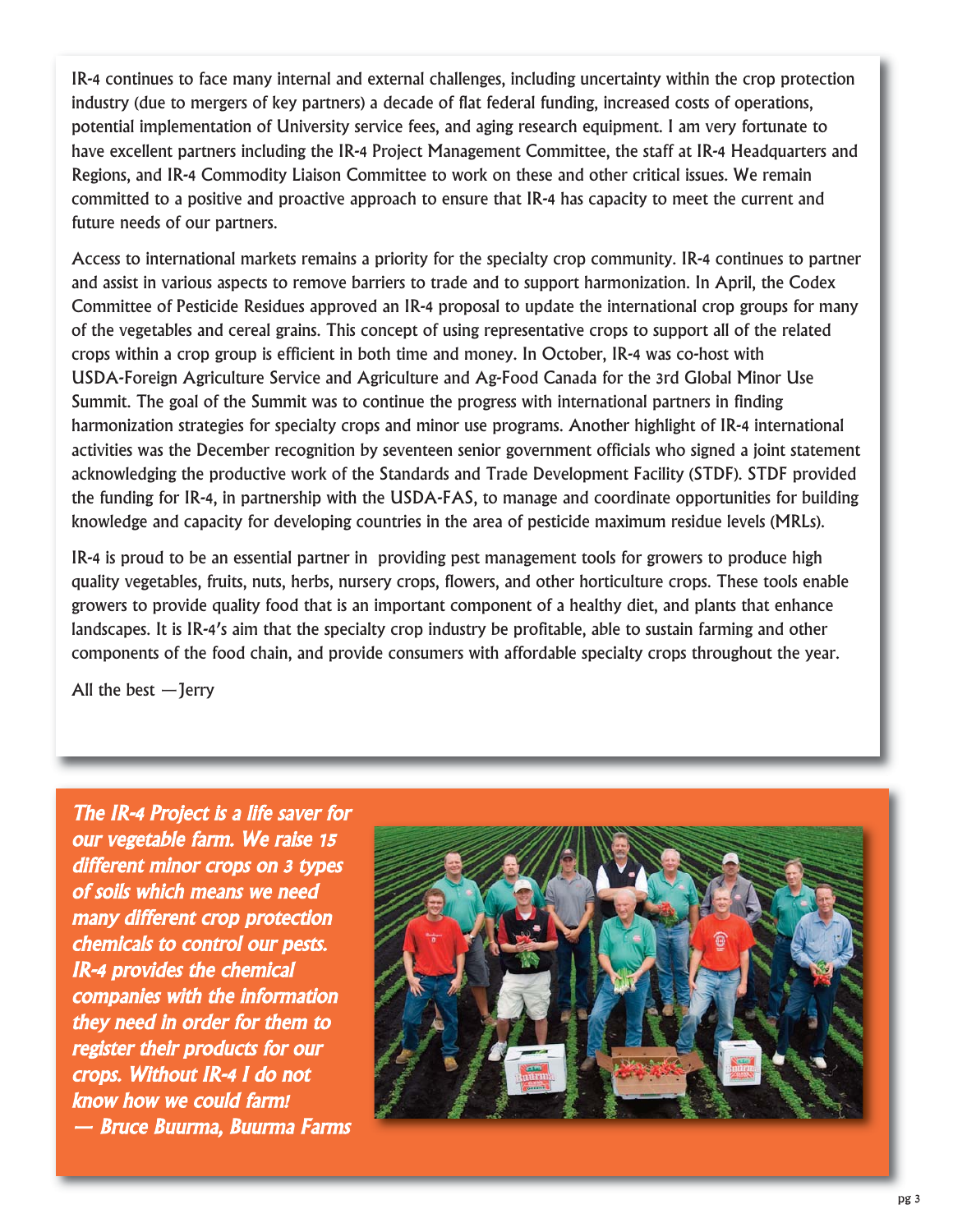# IR-4 and Growers: Partners in Agriculture

IR-4 is all about its Partners in Agriculture. From partnering with US growers and our friends in Canada to partnering with Integrated Pest Management experts, to partnering with regulatory agencies and registrants; IR-4 works diligently with these partners to achieve products that produce great crops.

### Partnering with EPA

2017 was a productive year for fungicide registrations. The IR-4 Project submitted a number of fungicide petitions to EPA that are expected to address a number of critical needs for growers. These new uses will aid both field and greenhouse growers on a number of important foliar and fruit diseases, such as powdery mildew, leaf spot, Pythium, and Phytophthora . When registered, these active ingredients will provide additional "tools" for the US specialty crop growers as part of their Integrated Pest Management system.

The IR-4 Project also submitted a number of nitrapyrin residue studies, a 2016 Presidential Green Chemistry award-winning product. This product will support healthy plant growth, as well as reduce nitrogen losses from leaching and denitrification.

IR-4 continues to work closely with EPA to make progress toward the registration of some critical agricultural antibiotic uses to support the many bacterial diseases affecting US crops.

After completing the final crop group submission to EPA in 2016, IR-4 continues to help expand and enhance crop groups and sub-groups by assisting the EPA with analysis of proposals for Crop Group 15, Cereal Grains; Crop Group 16, Forage, Fodder and Straw of Cereal Grains; and Crop Group 18, Nongrass Animal Feeds Group. EPA did review (and approved) the revised Herb and Spice Crop Groups, Root and Tuber, Leaves of Root and Tuber Vegetable and also Legume Vegetables and Foliage of Legume Vegetable groups. The proposed rule for the revised Herb and Spice Crop Groups is expected to be published in the Federal Register later in 2018.

"Since I've been attending the IR-4 Food Use Workshops (2002) Van Drunen Farms has been the benefactor of several products for the herbs we provide to the public. Through our partnership with IR-4 and other stakeholders who also attend the annual Workshop, when a problem occurs, the long term solution always points back to the work that IR-4 does. So you can see how IR-4 , working with their stakeholders has been a tremendous help to this one specialty grower Van Drunen Farms. The accomplishments of this partnership is impressive!"

— Alan DeYoung, Van Drunen Farms



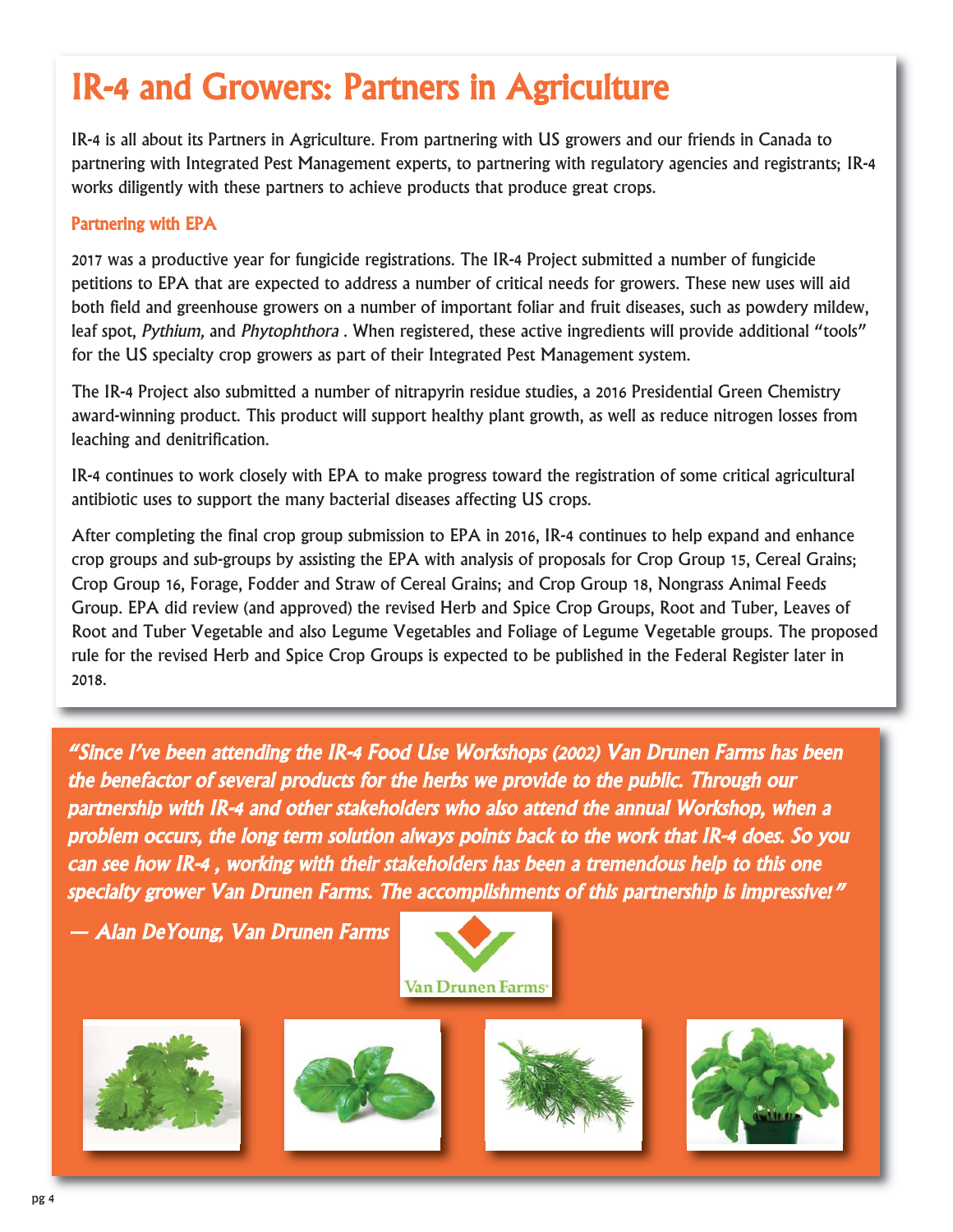Another great success in 2017 was the Codex final adoption of updates to all Vegetable Types and Cereal Grains classification. This includes the identification and implementation of representative crops that can be used to support all of the related crops within a Crop Group. IR-4 has been coordinating Codex efforts to update the classification of food and feed crops and incorporate the use of Crop Grouping for more than 10 years. This latest installment on vegetable types and cereal grains, along with the fruit types approved in 2012, account for a majority of the crops considered by IR-4 and US growers. The work at Codex will continue in 2018, with consideration of Type 03 Grasses, Type 04 Nuts and Seeds and Type 05 Herbs and Spices.

### Partnering with IPM

IPM compatibility continues to be an important criterion for evaluating potential IR-4 projects and is required of all IR-4 project clearance requests. The information is captured and used as part of the evaluation process at the annual Food Use Workshop where stakeholders determine the research plan for the coming season. For example, IPM compatibility was instrumental in choosing a strawberry project at the 2017 IR-4 Food Use Workshop for 2018 research designed to register indoxacarb for the control of Lygus bugs. IR-4 coordinates research efforts with the Regional IPM Centers and partnered with the Western IPM Center on a publication that lays out an unbiased process to determine the extent that a pesticide use adheres to IPM principles (the IR-4 Western Region headquartered at UC Davis leads this coordinated effort). The "IPM Criteria Guidance Document" can be found in the Journal of Integrated Pest Management. IR-4 authors also contributed a chapter in the new book "Sustainable Management of Arthropod Pests of Tomato" edited by Waqas Wakil, Gerald Brust, and Thomas Perring (Elsevier Inc.). The IR-4 chapter is titled Agricultural Pesticide Registration in the United States, authored by Keith Dorschner, Dan Kunkel, and Michael Braverman.

### Partnering with AAFC/PMC

In October 2017, IR-4 partnered with Agriculture and Agri-Food Canada's Pest Management Centre (AAFC/PMC) to host the Global Minor Use Summit-3. The event drew over 200 people from 35 countries to discuss pest management issues and identify ways to harmonize pesticide regulations.

For almost twenty years, IR-4 has partnered with the US EPA to learn about agricultural practices up close. Each year, IR-4 organizes a day long tour for EPA representatives to meet growers and hear about their needs.

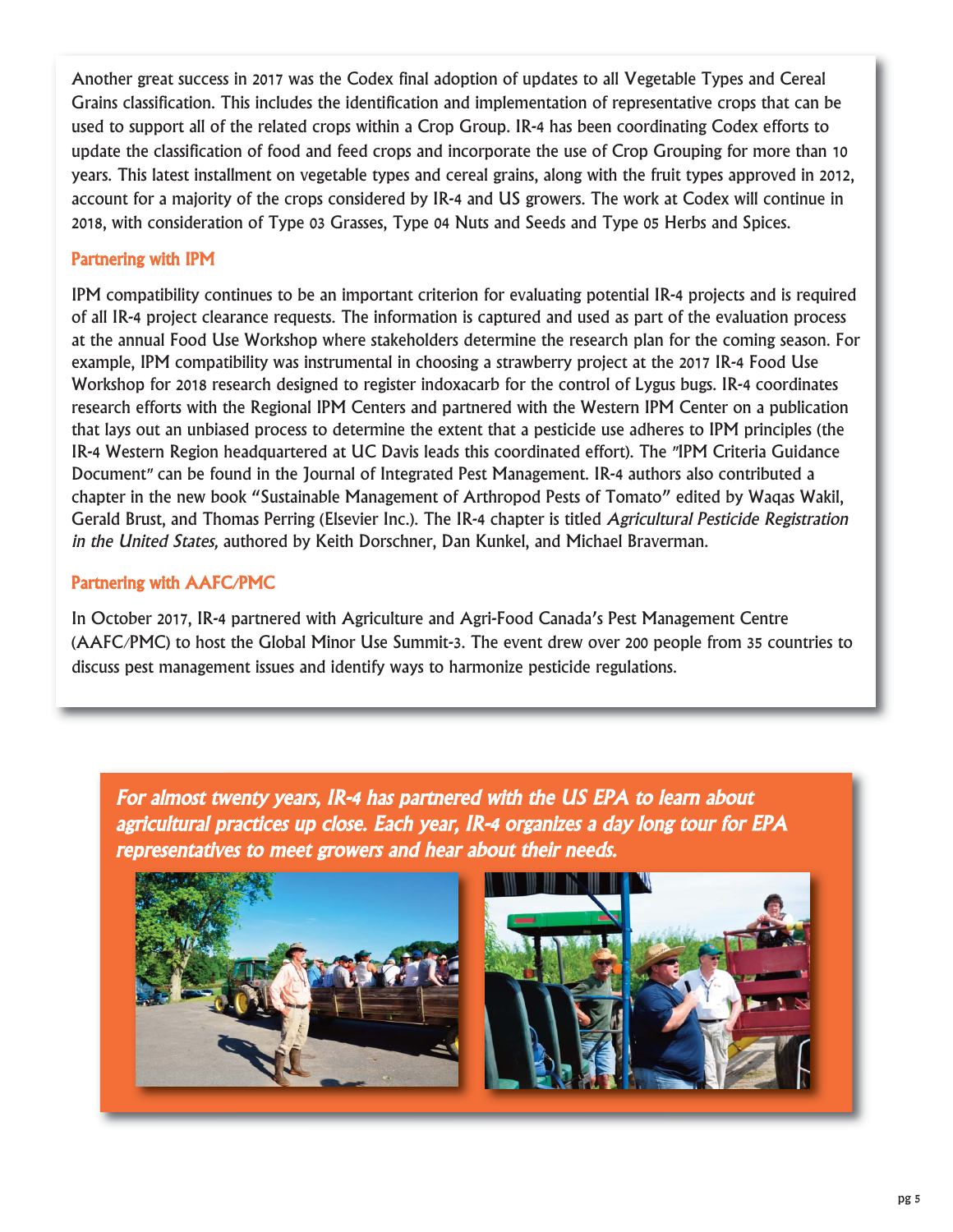# Biopesticides Partner with Agriculture

Biopesticides are a unique sector because they partner with both conventional and organic agriculture. In both categories, IR-4 provides efficacy testing and aids in registration of biopesticide products. Whether it be for specialty crop use or a niche pest on a major crop, this partnership provides farmers with solutions to significant problems.

### **Registration**

In 2017, IR-4 worked with various universities and small companies in an effort to register products with the Biopesticides and Pollution Prevention Division of the EPA. One of these products, the transgenic chestnut, was a part of IR-4 efficacy trials, but is not yet registered. Bringing back this once dominant tree in American forests would lend itself to a fruitful partnership with tree nut growers.



Small Stem Blight Resistance Assay - 6 weeks

Credit: Andy Newhouse, SUNY-ESF



A trap and lure (Scentry Biologicals, Inc.) to monitor adult SWD numbers. Credit: Oscar Liburd

### Invasive Species

It has been a decade-long struggle for farmers



HOOK SWD splattered on a raspberry leaflet, used to attract and kill the invasive insect. Credit: Cesar Rodriguez-Saona

dealing with the invasive Spotted Wing Drosophila (SWD). This priority pest has been the subject of several years' worth of organic and conventional IR-4 efficacy trials. In 2017, a new technique known as SPLAT attract and kill proved beneficial. The fruit industry, particularly berry growers, are reaping the benefits from IR-4 generated solutions.

### Common Problems

There are problems all farmers share. In relation to pollinator health, IR-4 has conducted studies to manage varroa mite of honey bee. Additionally, weed management is a high priority need that IR-4 has been researching, to the benefit of sweet potato and ornamental



Applying biopesticides on blueberries. Credit: Alan Schreiber

growers. Biopesticides are used in organic and conventional agriculture to control pests up until the day of harvest.The use of these products holds an additional benefit to conventional growers by allowing farmers to mitigate conventional pesticide residues on export of crops, such as blueberries. IR-4 partners with agriculture to support the best production possible.



"IR-4 is a critical program for speciality crop farmers. It is the only tool today that we have that can help us secure control tools for new invasive pests like Spotted Wing Drosophila (SWD). This pest contributed to over a 20% loss of the nations' Tart Cherry Crop in 2016. IR-4 gives farmers hope for the future and the tools they need to be competitive in a global economy."

— Philip J. Korson II, President, Cherry Marketing **Institute**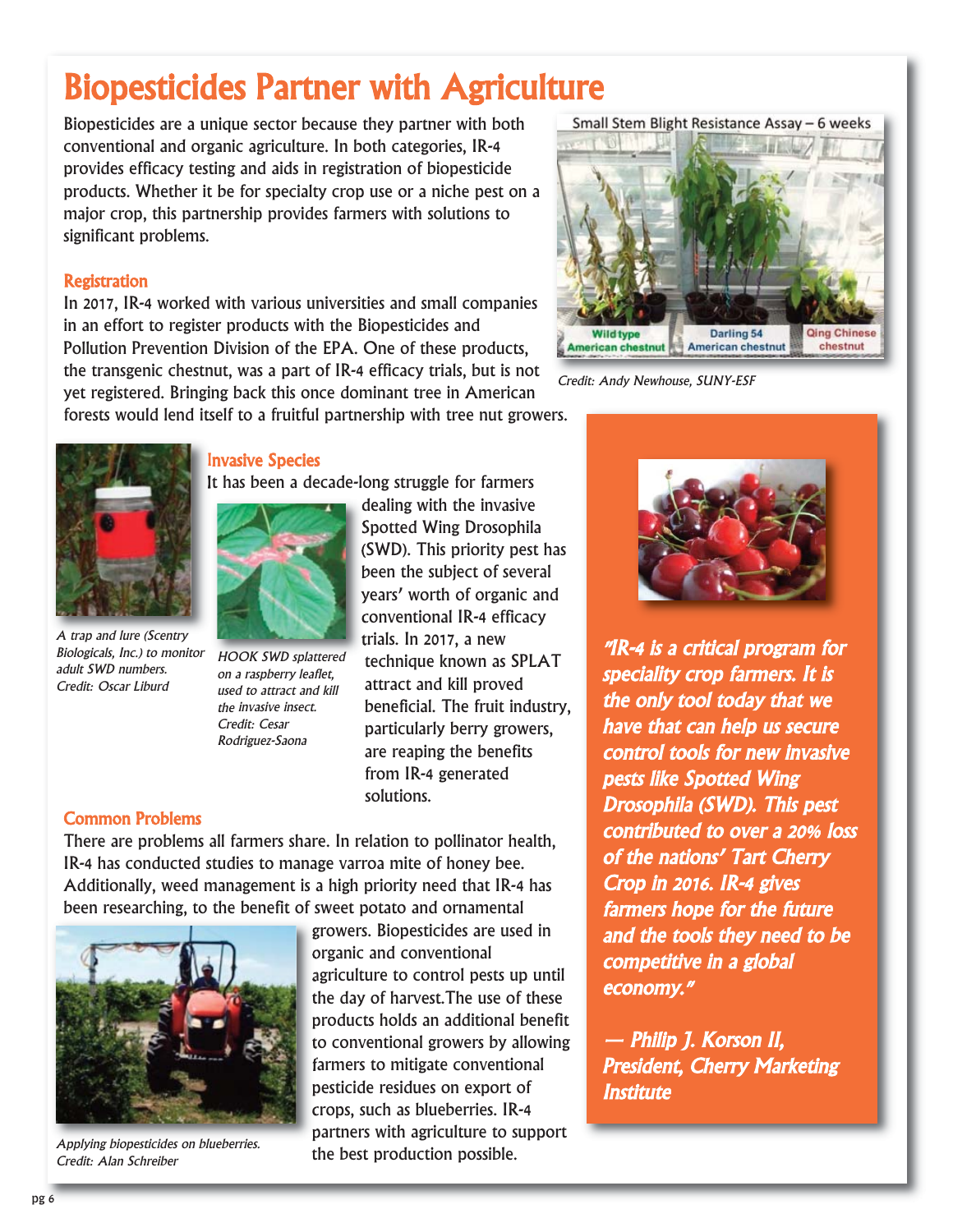# IR-4 and Growers: Partners in Ornamental Horticulture

The definition of partner is a person who takes part in an undertaking with another or others, and the definition of ornamental horticulture is the science, art, or practice of cultivating the soil (or soilless media) and producing crops, which improves the quality of life. In many ways, IR-4 is a silent partner working behind the scenes on the science of growing crops, in particular collaborating to develop new tools to manage diseases, pests, and weeds. IR-4 develops partnerships with the grower, researcher, and regulatory communities for providing high quality, healthy plants that are ready to thrive when placed in the landscape.



### Collaborators for High Quality Crops Through Registrations

Growers have the primary goal of producing high quality plants economically so customers have a plentiful and varied supply of flowers, shrubs and trees for their landscapes and interiorscapes. Diseases, pests and weeds threaten this goal. IR-4 collaborates with growers to solve these problems by building a network of registrants to supply potential new tools and researchers to study how to manage different diseases, insects, or weeds. IR-4 pools together the research results and provides them as summaries to the registering companies to create new labels or update current labels so growers have tools to manage their pest issues. This successful collaboration has fostered the registration of numerous products for the green industry.

### Allies in Combating Invasive Species

Invasive species are organisms (insects, microbes, plants, animals, etc) from other places in the world that can survive in a new environment and displace native species. Over the last several years, IR-4 has built research teams to study invasive insects and diseases and how growers can deal with them during plant production. These teams consist of researchers with varying expertise; from product screening, recommending what products can be used in the short term; to genomics that look at population dynamics and answer questions about where these new organisms arose. IR-4 facilitated projects on mitigating pests during shipping, such as Chrysanthemum White Rust, boxwood blight, impatiens downy mildew and other downy mildews. All of these projects screened tools to manage pests and diseases and developed basic biological information to best deploy those products during the crop cycle.

#### Partners for Protecting Pollinators

To explore ways the ornamental horticulture community can aid in providing suitable habitat for these and other bee pollinators, IR-4 developed a multi-disciplinary team to study how best to protect pollinators while growing healthy ornamental horticulture plants for enjoyment by the public. Two key questions considered, "are popular ornamental horticulture plants food sources for pollinators?" and "what are the risks to pollinators if systemic insecticides are used during production to deal with insect pests?." The research team is answering these questions by screening the most popular annuals and perennials for their attractiveness to bees and determining the residues of systemic insecticides in model plants such as rhododendrons, sunflowers, and snapdragons. The team is comparing alternative pest management strategies, studying how people select plants that may be beneficial to bees, and developing best management practices for growers and landscape managers to grow and maintain healthy plants while fostering habitat for bees. The team includes university researchers from across the country who focus on how to manage pests, with researchers who study bee health, and researchers who specialize in consumer behavior (how and why people purchase plants) and grower adoption of new pest management strategies.